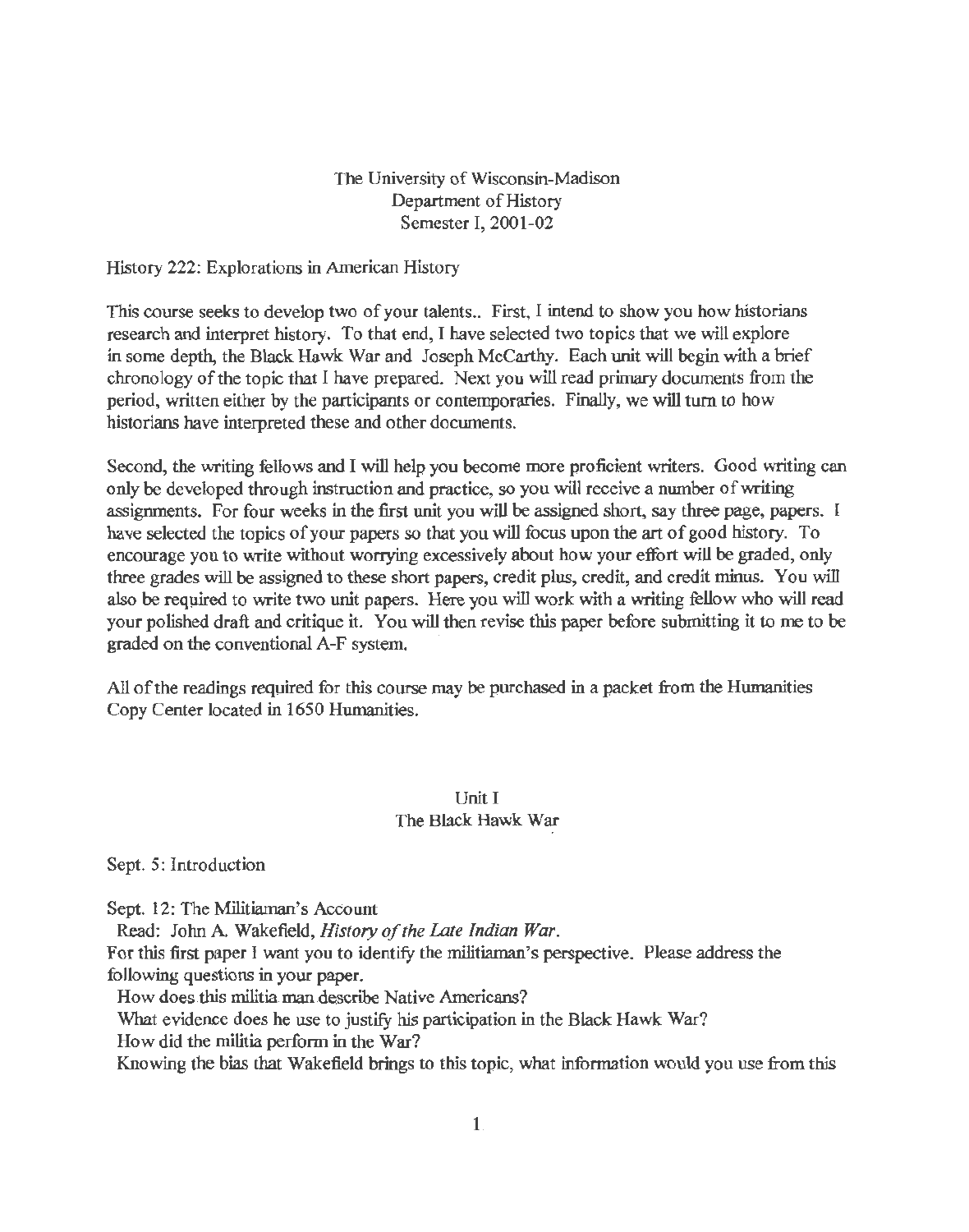account in writing your history of the War?

Sept. 19: Black Hawk's Account

Read: Black Hawk, *Life of Ma-Ka-Tai-Me-She-Kia-Kiak or Black Hawk.* 

The key actor in this historical event is Black Hawk, so you will need to pay particular attention to his perspective. Please answer the following questions in your weekly paper.

Why does Back Hawk participate in this War?

How does Black Hawk describe whites?

Knowing the bias that Black Hawk bas, what information would you use from this account to in writing your history of the War?

## Sept. 26: US Indian Policy

Read: Francis Prucha, *American Indian Policy in the Formative Years,* pp. 213-249; and "Andrew Jackson's Indian Policy: A Reassessment," *Journal of American History* 56 (December, 1969), pp. 527-39.

The presence of Native Americans created problems for the Government as we will see in this week's readings. By the early  $19<sup>th</sup>$  century, governmental leaders had to face escalating conflicts between settlers and Indians on the frontier. But these leaders also bad to deal with a number of precedents. In this week's readings we look at the treaties and policies of civilization and removal. In the first case, the US wished to assimilate the Indians, to integrate them into white society, based upon white cultural and economic practices. The second strategy was dictated by events. Many have viewed US policy as a simple land grab, but Francis Paul Prucha argues otherwise.

As you write this paper, answer at least two of the following set of questions:

1. What drove the US government to these policies? How did past practices in dealing with the Indians constrain public policy? How did federalism, that is, the separation of powers between the states and the national government, public policy?

2. To what extent did "racist" views by American leaders shape the policies that were adopted? How did Jefferson, Cass, and Jackson view the Indian and his or her culture?

3.What did the US intend with its policy of removal? Why didn't it work?

4. What do the treaties tell us? Specifically, the Sauk and Fox signed a number of treaties. Do these treaties support or undermine Purcha's argument?

Oct. 3: Outstanding Historical Analysis

Read: Anthony F. C. Wallace, "Prelude to Disaster: The Course of Indian-White Relations Which Led to the Black Hawk War of 1832," *Wisconsin Magazine of History* (Summer, 1982), pp. 247-88,.

This is a splendid piece of history. Your writing assignment this week is to explain why it is such good history. Consider three topics in your essay: Wallace's training as an anthropologist, his command of the subject matter, and his blend of narrative and analysis.

Oct. 10: Other Historical Accounts

Reuben Thwaites, *The Story of the Black Hawk War,* pp. 1-51; and Cecil Eby, *That Disgraceful*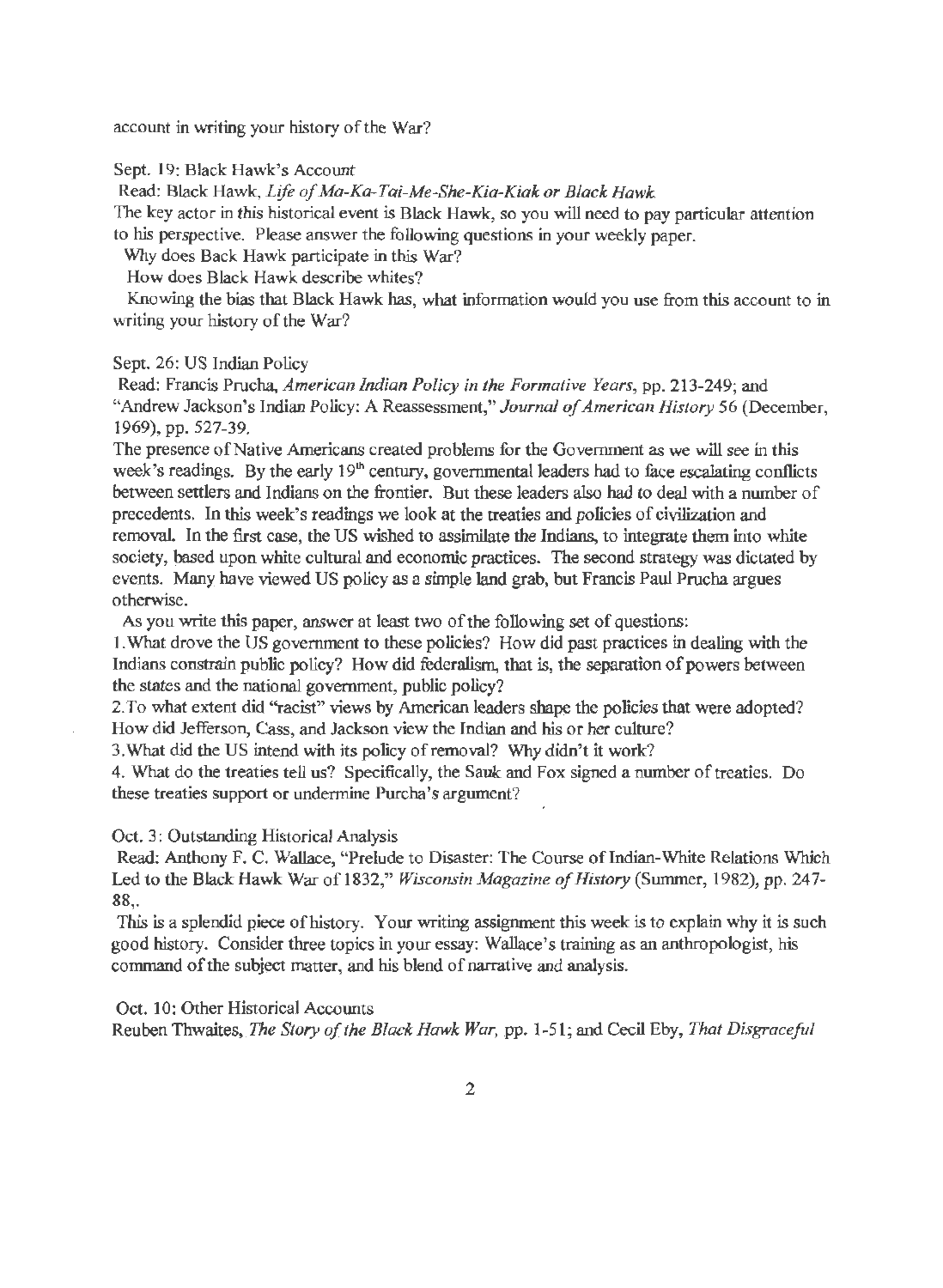*Affair,* pp. 17-24 and 242-61, and Roger Nichols, *Black Hawk and the Warrior's Path,* pp. 155- 59. To help you with your unit paper, I have assigned readings from some of the histories of the Black Hawk War.

The polished draft must be turned in at the beginning of class this week. A polished draft is one that you would have turned in as a final draft, if we did not have writing fellows to help you with revisions. The writing fellow will carefully read your polished draft, write comments on it, and then meet with you individually to discuss your writing and suggestions for revision. You will then revise your paper and submit both your polished draft and your final draft by October 24.

You have choice of your paper topics. You may write about how historians frame their arguments. By now you should have noticed common elements in the histories of those who "side" with Black Hawk and common elements of those who are much more critical. Write a medium length paper, say five to seven pages, that identifies these common elements and analyzes why they are used to support the authors' accounts.

Or you may write a medium length paper that uses the Black Hawk War as an example of some larger theme in American history. This option allows you much greater freedom, but you must discuss the theme and how you intend to illuminate it with me. I want to make sure that your approach will be fruitful, since the worst writing assignment is one that is so unfocused as to be unmanageable.

Oct. 17: Discussion of your unit papers

Oct. 24 Final drafts of unit papers due.

## Unit II Joseph McCarthy

Oct. 24:: Introduction

We will watch a Educational Communications Board video, *McCarthy: an American Ism.*  In contrast to the first unit, you will not be writing weekly papers, although you must do the readings and be prepared to engage in discussion. To help you with the discussion, I am providing discussion questions. The unit paper will be longer, say eight to ten pages, and you may select your topic. To assure that you have a manageable topic and sufficient additional bibliography, I will meet with each of you individually over the next three weeks .. I will also hand out a description of this second unit paper requirement on the  $24<sup>th</sup>$  of October.

### Oct. 31 The Rise of Joseph McCarthy

Read: Senator Joseph McCarthy, "Speech at Wheeling, West Virginia," pp. 211-14; McCarthy, *McCarthyism. The Fight for America,* pp. 1-5, 9-11, and 23-40; US Congress, Senate, *Congressional Record,* 81st Congress, 2nd Session, 1950, pp. 1954. 1957, and 1959; State Department Employee Loyalty Investigation (Tydings Committee) *Report,* pp. 1-25, 152-72; *New York Times,* October 28, 1952, p. 26 (typescript).

Discussion topic: What is McCarthyism?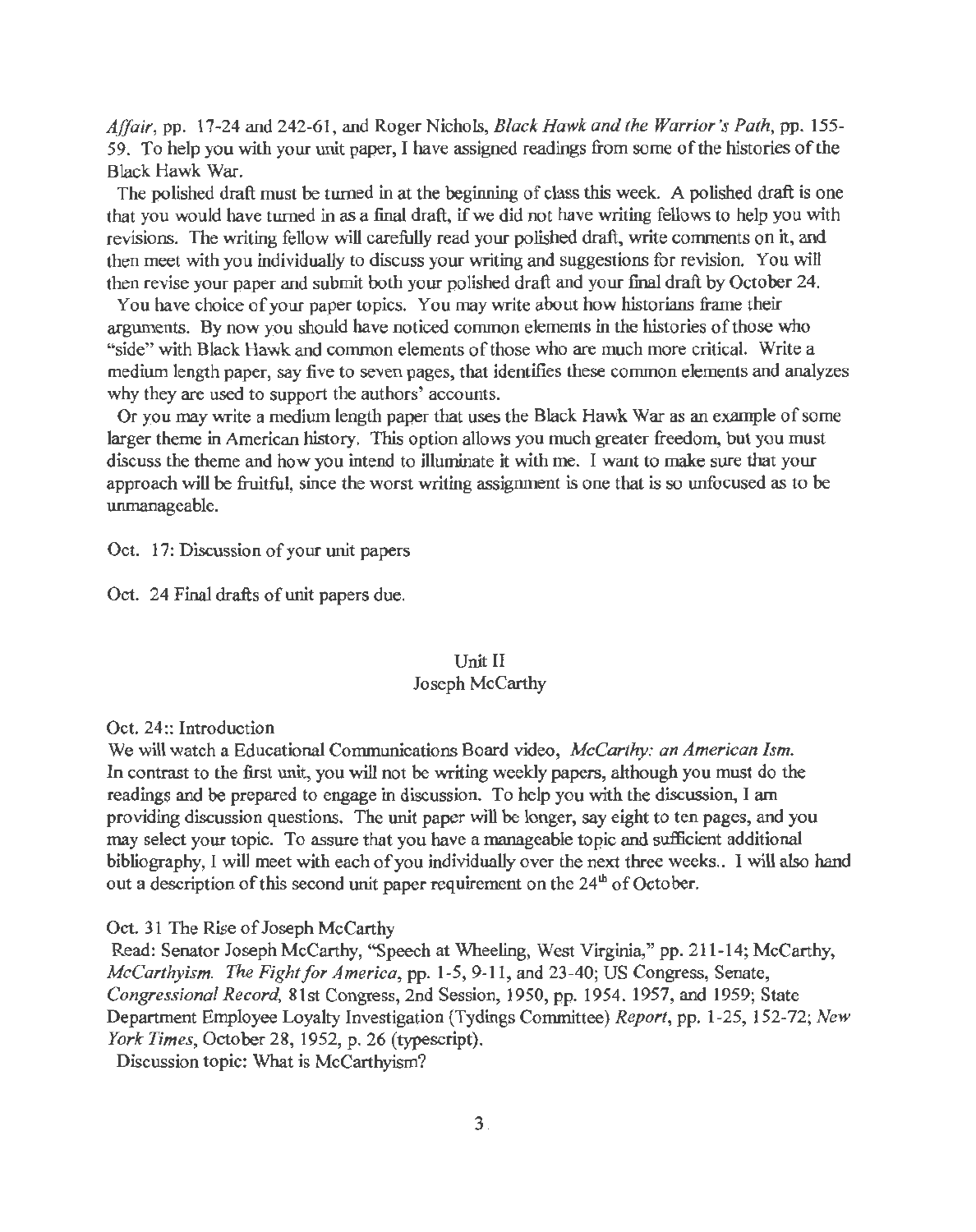#### Nov. 7: McCarthy: The Man

Read: "A Brief News and Editorial History of Judge Joe McCarthy (pam., SHS); Thomas Reeves, *The Life and Times of Joe McCarthy: A Biography*, pp. 1-10; \*Reeves, "Tail Gunner Joe: Joseph R. McCarthy and the Marine Corps," *Wisconsin Magazine of History* (Summer, 1979), pp. 300- 13: \*Michael O'Brien, *McCarthy and McCarthyism in Wisconsin* (PhD diss., University of Wisconsin-Madison), pp. 79-97. 362-67; Roy Cohn, *McCarthy,* pp. 267-79; Richard Rovere, *Senator Joe McCarthy,* pp. 45-118.

Discussion topic: Here we focus upon two topics. Why should we study McCarthy's life before the West Virginia speech? How do observers get their information? To what extent is it biased? How do we know what we know?

#### Nov. 14: Who Supported McCarthy?

Read: Daniel Bell, *The New American Right,* pp. 3-4, 12-17,41-48 and 166-233; Nelson Poulsby, "Towards and Explanation of McCarthyism," *Political Studies* (October, 1960), pp. 250-71; Leo Rogin, *The Intellectuals and McCarthy,* pp. 1-7, 216-60,\*291-93, and 326-35; \*Thomas Reeves, "McCarthyism: Interpretations Since Hofstadter," *Wisconsin Magazine of History,* (Autumn, 1976), pp. 42-54.

Discussion topic: Again we look at both the topic at hand and the historical craft. Why is who supported McCarthy a good question? How do they go about answering this? What methodologies do they use? What are the strengths and weaknesses of these approaches? To what extent do their conclusions shed light on historical issues larger than the phenomenon of Joe McCarthy? And the second topic is evident, who supported Joe McCarthy and why? Why do we care?

By this week you must have selected a paper topic for unit II. You should submit a one page description of your topic, its theme, and the sources that you will use.

#### Nov. 21: The Fall of Joe McCarthy

US Senate, Permanent Subcommittee on Investigations, Communist Infiltration in the Army, pp. 145-57; US Senate, Special Subcommittee on Investigation of the Committee on Government Operations (reprinted in Matusow, pp. 90-96); *\*The Progressive* (April, 1954), pp. 33-75; US, Senate, *Congressional Record*, 83rd Congress, 2nd Session, 1954, pp. 15952-54 and 16394-95.

Discussion topic: This week we read primary documents to describe the full of Joe McCarthy. We will discuss the documents and then look to interpretations from the previous weeks readings to speculate why McCarthy descent was so quick and thorough.

#### Nov. 28: Discussion of Polished Drafts

Your unit two polished drafts are due at the beginning of the class hour. We will spend the time discussing your papers.

#### Dec. 5: The Legacy of McCarthy

Read: Ellen Schrecker, *The Age of McCarthyism,* pp. 70-94; \*Michael O'Brien, *McCarthy and McCarthyism in Wisconsin* (PhD diss, University of Wisconsin-Madison), pp. 311-19, 329-39, and 403-408; Albert Fried, *McCarthyism: The Great American Red Scare*, pp. 194-218.31<sup>}</sup>